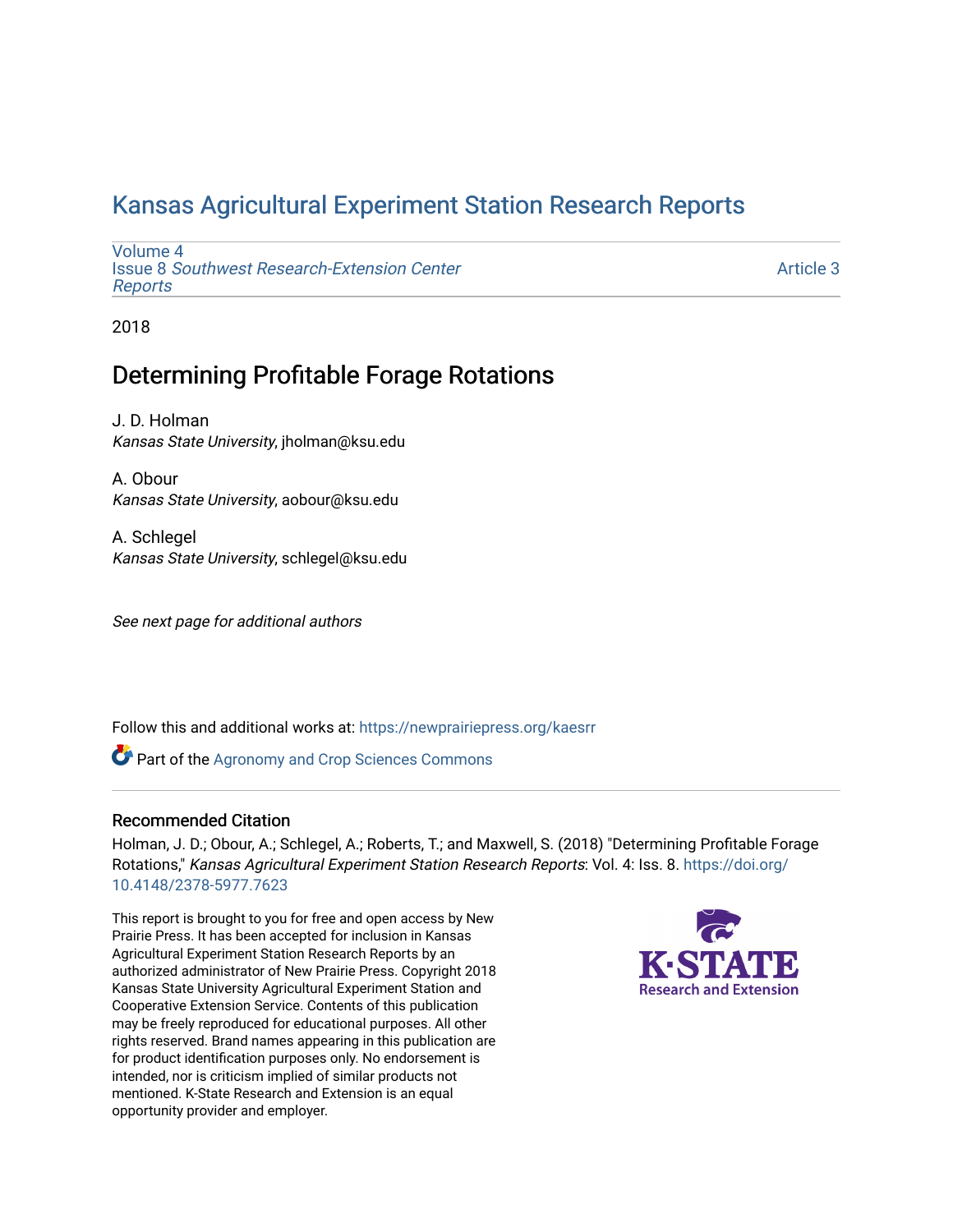## Determining Profitable Forage Rotations

#### Abstract

Annual forages are an important crop in the High Plains, yet the region lacks recommended annual forage rotations compared to those developed for grain crops. Forages are important for the region's livestock and dairy industries and are becoming increasingly important as irrigation capacity and grain prices decrease. Forages require less water than grain crops and may allow for increased cropping system intensity and opportunistic cropping. A study was initiated in 2012 at the Southwest Research-Extension Center near Garden City, KS, comparing several 1-, 3-, and 4-year forage rotations with no-tillage and minimum-tillage. Data presented are from 2013 through 2017. Tillage generally increased winter triticale yields 1,250 lb/a compared to no-till yields, due in part to increased plant available water. Plant available water at planting winter triticale averaged 5.2 in./a in min-till and 3.4 in./a in no-till. Double-crop forage sorghum yielded 22% less than full-season forage sorghum and yields were not affected by tillage. Oat yields were lower than forage sorghum or winter triticale yields. Subsequent years will be used to further compare forage rotations, develop crop-water relationships, and establish partial enterprise budgets.

#### Keywords

profitable forage rotations, forage rotation, high plains forage, annual forages

#### Creative Commons License



This work is licensed under a [Creative Commons Attribution 4.0 License](https://creativecommons.org/licenses/by/4.0/).

#### Authors

J. D. Holman, A. Obour, A. Schlegel, T. Roberts, and S. Maxwell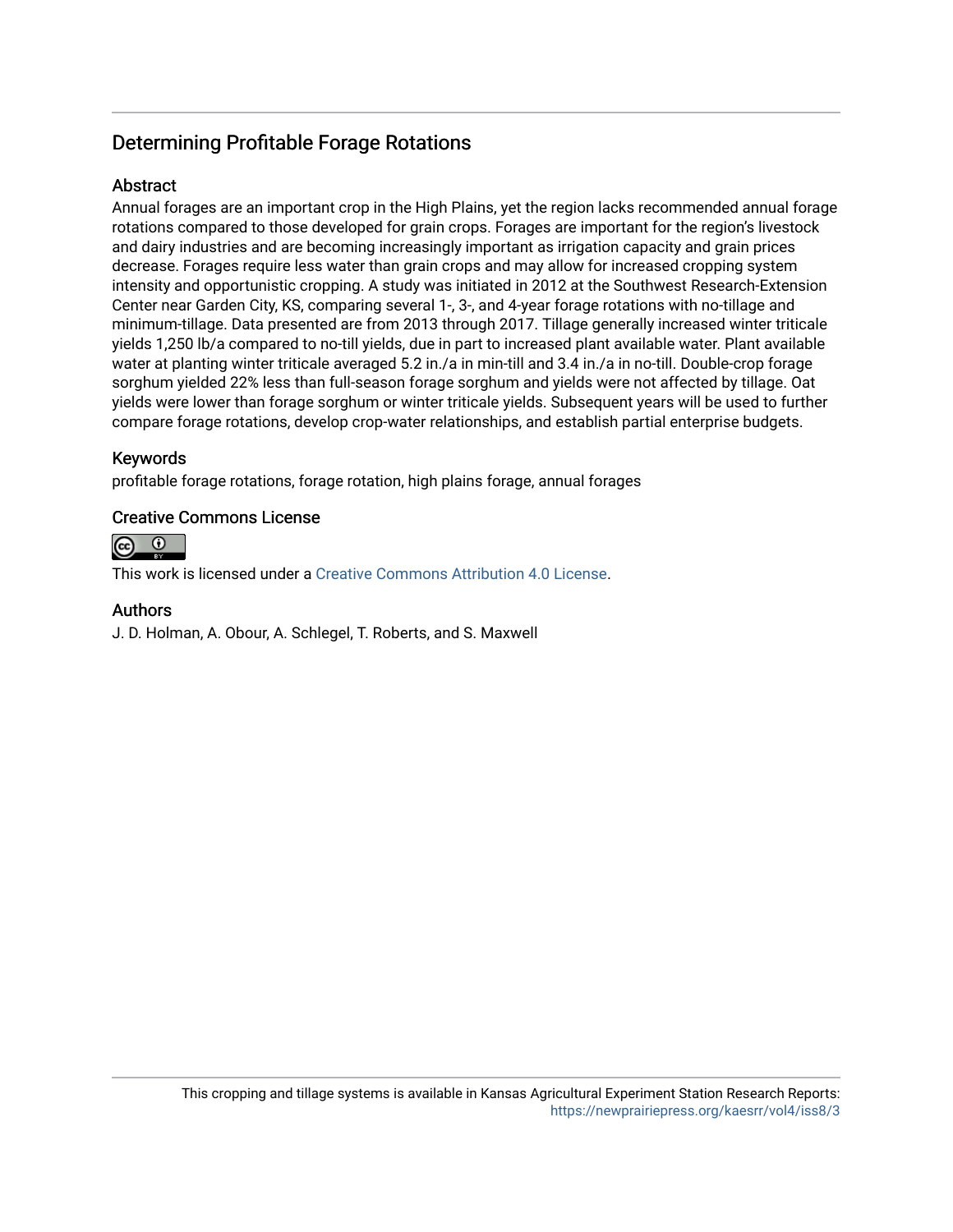

# 2018 SWREC Agricultural Research

## Determining Profitable Forage Rotations

*J. Holman, A. Obour, A. Schlegel, T. Roberts, and S. Maxwell* 

## **Summary**

Annual forages are an important crop in the High Plains, yet the region lacks recommended annual forage rotations compared to those developed for grain crops. Forages are important for the region's livestock and dairy industries and are becoming increasingly important as irrigation capacity and grain prices decrease. Forages require less water than grain crops and may allow for increased cropping system intensity and opportunistic cropping. A study was initiated in 2012 at the Southwest Research-Extension Center near Garden City, KS, comparing several 1-, 3-, and 4-year forage rotations with no-tillage and minimum-tillage. Data presented are from 2013 through 2017. Tillage generally increased winter triticale yields 1,250 lb/a compared to no-till yields, due in part to increased plant available water. Plant available water at planting winter triticale averaged 5.2 in./a in min-till and 3.4 in./a in no-till. Double-crop forage sorghum yielded 22% less than full-season forage sorghum and yields were not affected by tillage. Oat yields were lower than forage sorghum or winter triticale yields. Subsequent years will be used to further compare forage rotations, develop crop-water relationships, and establish partial enterprise budgets.

## Introduction

To stabilize crop yields, dryland rotations in western Kansas commonly include fallow to accumulate soil water. Fallow is relatively inefficient at storing and utilizing precipitation when compared to storage and utilization of precipitation received during the growing season. Fallow periods increase soil erosion and organic matter loss (Blanco and Holman, 2012), and represent a large economic cost to producers. Forages are valuable feedstuff to the cow/calf, stocker, cattle feeding, and dairy industries throughout the region (Hinkle et al., 2010). Forages grown in place of fallow can increase precipitation use efficiency, improve soil quality, and increase profitability (Holman et al., 2018). This study tests several forage rotations for water use efficiency, forage quality, yield, and profitability.

Annual forages are grown for a shorter period and require less water than traditional grain crops. Including annual forages into the crop rotation might enable increasing cropping system intensity and opportunistic cropping. "Opportunistic cropping" or "flex cropping" is the planting of a crop when conditions (soil water and precipitation outlook) are favorable and fallowing when unfavorable. Wheat yields following spring annual forages such as oat (O) were similar to wheat yields following fallow in a wheatfallow rotation in non-drought years, but wheat yields were reduced in drought years (Holman et al., 2012). This indicates the opportunity to intensify the cropping system in favorable years. Forage producers in the region commonly grow continuous winter

Kansas State University Agricultural Experiment Station and Cooperative Extension Service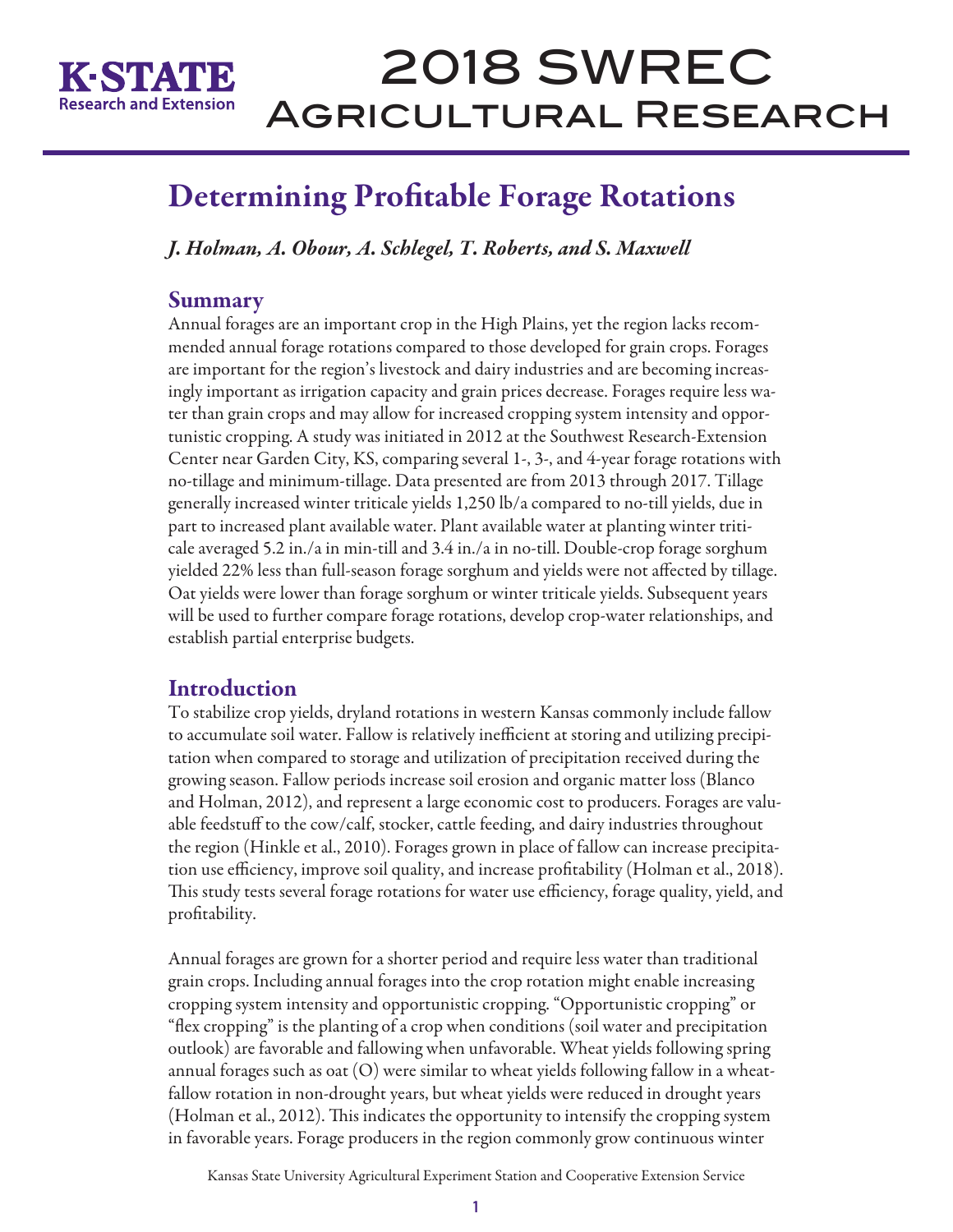#### 2018 SWREC Agricultural Research

triticale (T), winter triticale or summer crop silage, or forage sorghum hay (S), but they lack a proven rotation concept for forages such as that developed for grain crops (e.g. winter wheat-summer crop-fallow). Continuous winter triticale often develops winter annual grass problems, while continuous forage sorghum produces lower quality forage than triticale. Producers are interested in identifying forage rotations that increase pest management control options, spread out equipment and labor resources over the year, reduce the impact of variable weather risks, and increase profitability. Growing forages throughout the year greatly reduces the risk of crop failure due to variable precipitation.

Growing winter triticale (T) or forage sorghum (S) double cropped (T/S/T), yielded 30% less than non-double crop yields (T-S-O) (*P* ≤ 0.05) near Garden City, KS, between 2007 and 2010. Double cropping increased forage production's annual yield 40% more than growing one crop annually (Holman et al., 2012). However, crop establishment was more challenging and crop growth was highly dependent on growing season precipitation in the double-crop rotation compared to annual cropping. Due to the high cropping intensity it was also challenging to implement timely field operations in the double crop system. An intermediate cropping intensity of three crops grown in two years or four crops in three years might be a successful crop rotation in western Kansas.

Recently in western Kansas, glyphosate-resistant kochia (*Kochia scoparia*) was identified, and several other grasses (e.g. tumble windmill grass and red three-awn) are already tolerant of glyphosate and other herbicides. Although continuous no-till was shown to provide better water conservation and crop yields, this result is contingent upon being able to control weeds with herbicides during fallow. Limited information is available on the effect of occasional strategic tillage to control herbicide tolerant weeds on forage yield. Yield of forage crops following tillage might not be affected as much as in grain crops, since forages require less water. Information is needed on the effects of occasional tillage in forage based cropping systems.

#### *Study Objectives*

- 1. Identify and characterize profitable forage cropping systems.
- 2. Determine the effect of occasional strategic tillage on forage system yield, profit, and soil health.

## Experimental Procedures

An annual forage rotation experiment was initiated in 2012 at the Southwest Research-Extension Center near Garden City, KS. All crop phases were in place by 2013, with the exception of T-S-O, which had all crop phases in place by 2015. The study design was a randomized complete block design with four replications. Treatment was crop phase (with all crop phases present every year) and tillage (no-tillage or min-tillage). Plots were 30-ft wide  $\times$  30-ft long. Crop rotations were one-, three-, and four-year rotations (see treatment list below). Crops grown were winter triticale (×*Triticosecale* Wittm.), forage sorghum (*Sorghum bicolor* L.), and spring oat (*Avena sativa* L.). Tillage was implemented after spring oat was harvested in treatments 3 and 5, using a single tillage with a Minimizer (Premier Tillage Mfg.) sweep plow with 6-ft blades and trailing pickers.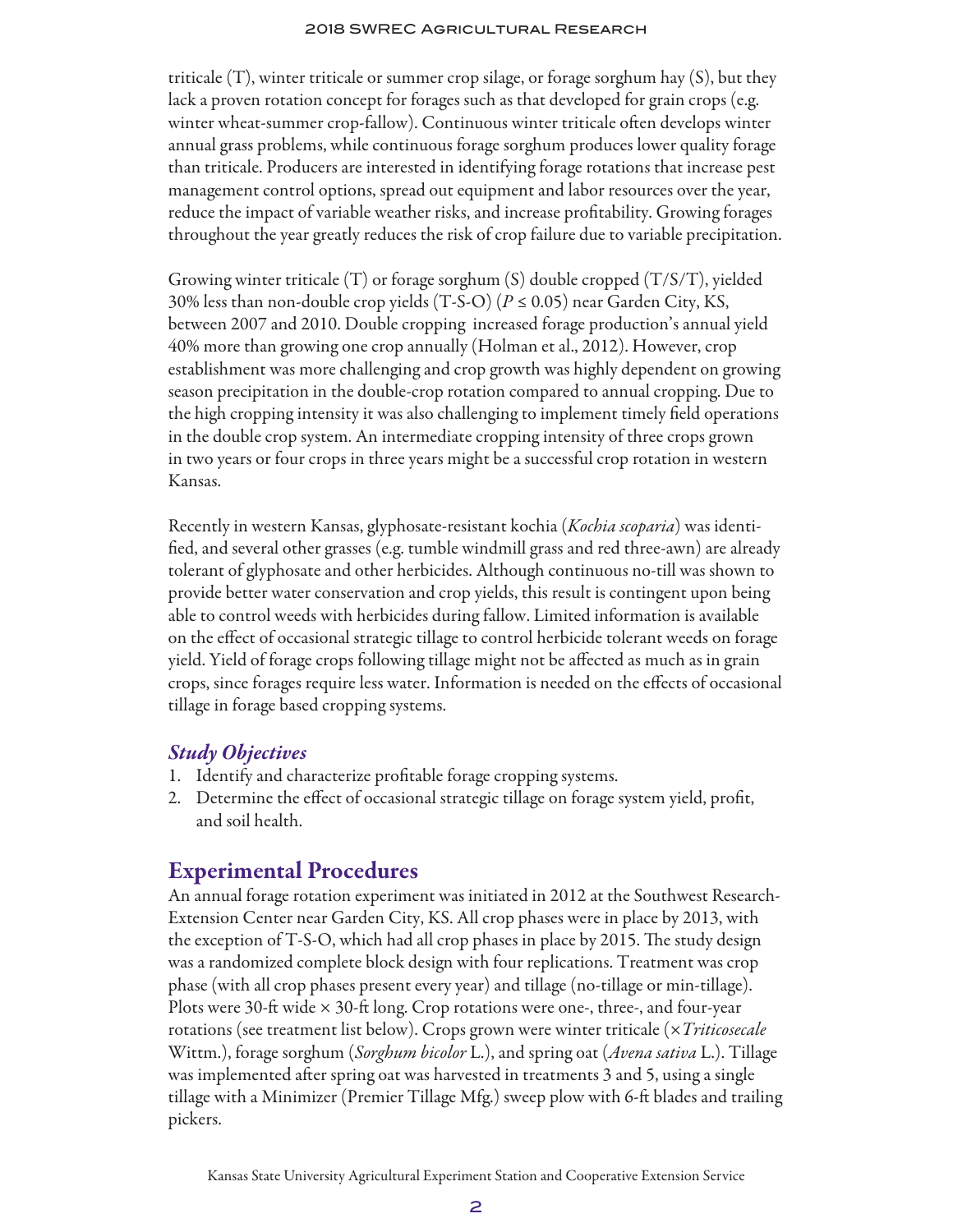#### *Treatments Included*

- 1. Continuous forage sorghum (no-tillage): (S-S)
- 2. Year 1: winter triticale/double-crop forage sorghum; Year 2: forage sorghum; Year 3: spring oat (no-tillage): (T/S-S-O no-tillage)
- 3. Year 1: winter triticale/double-crop forage sorghum; Year 2: forage sorghum; Year 3: spring oat (single tillage after spring oat, min-tillage): (T/S-S-O min-tillage)
- 4. Year 1: winter triticale/double-crop forage sorghum; Year 2: forage sorghum; Year 3: forage sorghum; Year 4: spring oat (no-tillage): (T/S-S-S-O no-tillage)
- 5. Year 1: winter triticale/double-crop forage sorghum; Year 2: forage sorghum; Year 3: forage sorghum; Year 4: spring oat (single tillage after spring oat, min-tillage): (T/S-S-S-O min-tillage)
- 6. Year 1: winter triticale; Year 2: forage sorghum; Year 3: spring oat (no-tillage):  $(T-S-O)$

Winter triticale was planted at the end of September, spring oat was planted the beginning of March, and forage sorghum was planted the beginning of June. Crops were harvested at early heading to optimize forage yield and quality (Feekes 10.1) (Large 1954). Winter triticale was harvested approximately May 15, spring oat was harvested approximately June 1, and forage sorghum was harvested approximately the end of August. Forage yields were determined from a 3- × 30-ft area cut 3 in. high using a small plot Carter forage harvester from each plot. Forage yield and quality (protein, fiber, and digestibility) were measured at each harvest. Gravimetric soil moisture content was measured at planting and harvest to a depth of  $6$  ft using 1-ft increments. Precipitation storage efficiency (% of precipitation stored during the fallow period) was quantified for each fallow period, and crop water use efficiency (forage yield divided by soil water used plus precipitation) was determined for each crop harvest. Crop yield response to plant available water (PAW) at planting was used to develop a yield prediction model based on historical or expected weather conditions. Most producers use a soil probe rather than gravimetric sampling to determine soil moisture status, so soil penetration with a Paul Brown soil probe was used four times per plot at planting to estimate soil water availability. Previous studies found a soil moisture probe provided a practical, easy way to determine soil moisture level and crop yield potential. Profitable forage and tillage systems identified in this study will benefit producers in the High Plains region.

## Results and Discussion

## *Rotation Yield*

Annual rotation yield was determined by measuring total yield for the rotation and dividing by the number of years in the rotation. This method allowed for comparing rotations of different years to each other for annual forage production (Table 1 and Figure 1). A very dry year in 2013 resulted in low crop yields and no spring oat yield. In 2013, S-S produced the highest annual yield. In 2014, annual yield was comparable across treatments except for T/S-S-O (no-tillage), which had lower yield than T/S-S-S-O (min-tillage) and was comparable to all other treatments. The crop rotation of T-S-O was not in phase until 2015, so no comparison was made to that rotation until 2015. In 2015, T/S-S-O (no-tillage) yielded less than S-S, but more than T-S-O and comparable to all other treatments. The T-S-O annual yield was less than all other treatments in 2015. In 2016 and 2017, precipitation primarily occurred late spring and early summer,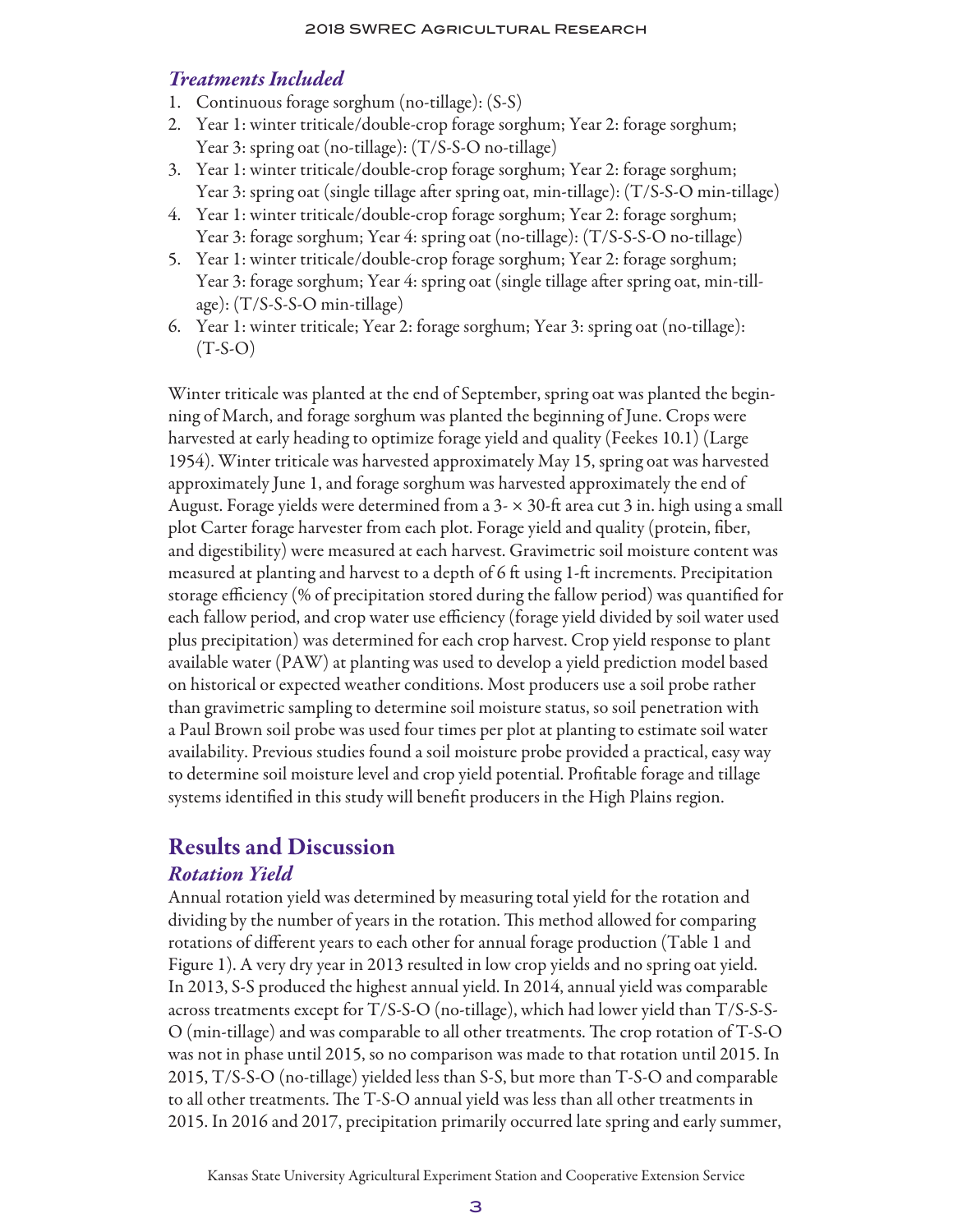which favored forage sorghum yield. The highest yielding rotations in 2016 and 2017 were S-S, followed by T/S-S-S-O (no-tillage), and T-S-O yielded the least. Tillage generally increased the yield of triticale and thus the yield of T/S-S-O was improved with tillage, but yield improvement in the 4-yr rotation was not as evident due to triticale occurring less frequently in the rotation.

Forage yield per crop harvest was determined for each rotation since planting and harvesting expenses are the major expenses to growing a crop; yield and value per ton are the major income components. Crop rotations with greater yield per harvest are likely to be more profitable compared to rotations with low yield per harvest since some of the variable and fixed expenses are less. Although oat and triticale yield less than forage sorghum, they are also higher in crude protein and digestibility and are worth more per unit than forage sorghum. A full economic analysis of rotations will be completed at the conclusion of this study. In 2013, S-S had the greatest yield per harvest, and all other rotations had similar yields per harvest (Table 1 and Figure 2). In 2014, T/S-S-O (notillage) had lower average harvest yields than S-S or T/S-S-S-O (min-tillage) but was similar to T/S-S-O (min-tillage) and T/S-S-S-O (no-tillage). In 2015, S-S had the greatest yield per harvest, and T-S-O had the lowest yield per harvest, which was lower than S-S or T/S-S-S-O (no-tillage), but comparable to the other treatments. In 2016 and 2017, S-S had the greatest yield per harvest and T-S-O had the least. Sorghum has the greatest yield potential of the three crops investigated, but S-S does not allow for crop diversification, improved weed management, higher forage quality (oats and triticale), or the ability to reduce weather risk by growing a crop during different times of the year.

## *Crop Yield*

Full-season sorghum yields either grown after  $T/S$  or S yielded similarly across rotations (Figure 3). Double-crop forage sorghum yielded less than full-season forage sorghum, but varied greatly from year to year based on precipitation during the growing season. Double crop forage sorghum yielded 70% less than full-season in 2013, 7% less in 2014, 12% less in 2015, 10% less in 2016, and 38% less in 2017. Across all years, double-crop  $(5,540 \text{ lb/a})$  averaged 22% less than full-season forage sorghum  $(7,103 \text{ lb/a})$ . The lower yield of double-crop forage sorghum was due to less available soil moisture at planting. Sorghum yield was not affected by tillage or length of rotation, although there was a tendency for no-till forage sorghum yields to be greater than min-till yields.

Triticale yield was not affected by length of rotation but was affected by tillage. Averaged across years, triticale in min-tillage (3,321 lb/a) yielded 160% more than no-tillage (2,067 lb/a). The only tillage in this study occurred in the fallow period before triticale and, in this study, benefited the triticale crop. The exception was in 2017 when no-till (1869 lb/a) yielded more than min-till (1518 lb/a). Other studies and producers have found tillage ahead of a winter wheat crop has minimal impact on yield and can improve weed control, but tillage ahead of grain sorghum often reduced grain yield. For these reasons, tillage was only used ahead of triticale and, similar to winter wheat, did not reduce yields, but actually increased yields in the first 4 years of this study.

Oats failed to make a crop in 2013 due to drought conditions, and yields were similar among rotations in 2014 (400 lb/a), 2015 (4,900 lb/a), 2016 (2,300 lb/a), and 2017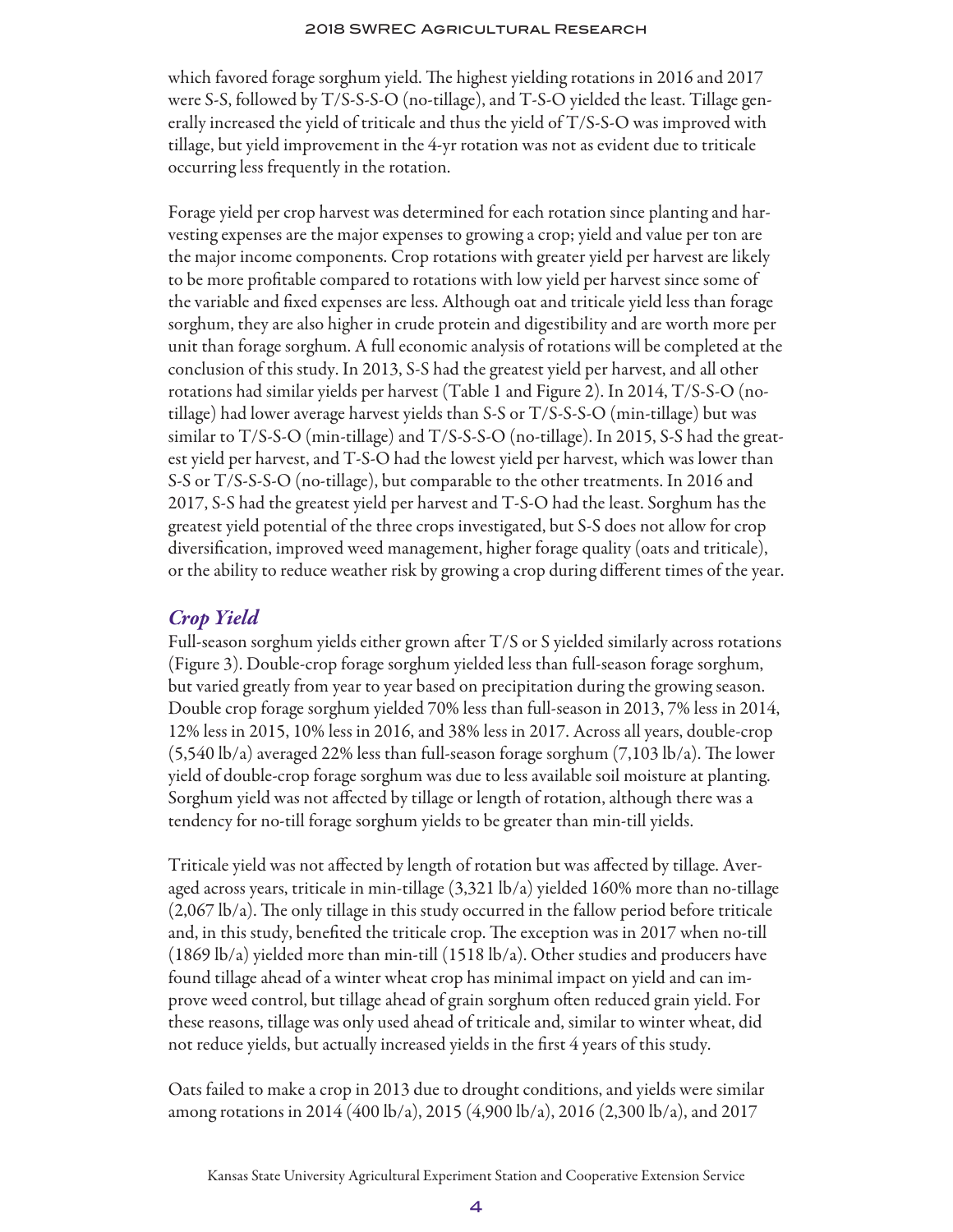#### 2018 SWREC Agricultural Research

(883 lb/a). Yields in 2015 were higher than other years due to very favorable spring precipitation. Oat yield was not affected by tillage or rotation.

#### *Soil Water*

Plant available water at planting was measured to a 6-foot soil depth, and soil water content varied by year and planting period. Soil water was greatest at full-season forage sorghum planting (6.3 in.), and was not different among the other planting periods, ranging from 3.42 to 4.43 in. (Figure 4). Double-crop forage sorghum averaged 4.43 in., which was 1.89 less in. of PAW at planting than full-season forage sorghum.

Water use efficiency (WUE) was greatest in forage sorghum, with full-season producing 628 lb/a/in. and double-crop producing 565 lb/a/in. Water use efficiency for winter triticale averaged 379 lb/a/in., and oat was 297 lb/a/in. The yield potential and thus water use efficiency was greater with forage sorghum than triticale or oat. However, when precipitation was favorable during a particular growing season, such as oat in 2015, the WUE of oat was comparable to forage sorghum. In years with moisture stress, WUE of double-crop forage sorghum was less than full-season, but in favorable moisture years WUE of double-crop was greater than full-season (Figure 5).

Precipitation storage efficiency (PSE) varied by fallow period and ranged from 14% ahead of winter triticale to 39% for double-cropped forage sorghum. Precipitation storage ahead of full-season forage sorghum was 37% and ahead of oat planting was 31% (Figure 6).

#### References

- Blanco, H. and J. Holman. 2012. Cover crops reduce wind and water erosion. Kansas State University Agricultural Experiment Station and Cooperative Extension Service Report of Progress. SRP1070:7-11.
- Hinkle, J.B., J.T. Vasconcelos, S.A. Furman, A.S. deMello, L.S. Senaratne, S. Pokharel, C.R. Calkins. 2010. Sensory attributes of beef from steers fed field peas. 2010 Nebraska Beef Report pg. 117-118. University of Nebraska-Lincoln, Dept. of Animal Science.
- Holman, J.D., K. Arnet, J. Dille, S. Maxwell, A.K. Obour, T. Roberts, K. Roozeboom, and A. Schlegel. 2018. Can cover (or forage) crops replace fallow in the semiarid central Great Plains? Crop Sci. 58:1-13.
- Holman, J., T., Dumler, T. Roberts, and S. Maxwell. 2012. Fallow replacement crop effects on wheat yield. Kansas State University Agricultural Experiment Station and Cooperative Extension Service Report of Progress. 1070:24-29.
- Large, E.C. 1954. Growth stages in cereals illustration of the Feekes scale. Plant Pathology. 3 (4): 128–129. doi:10.1111/j.1365-3059.1954.tb00716.x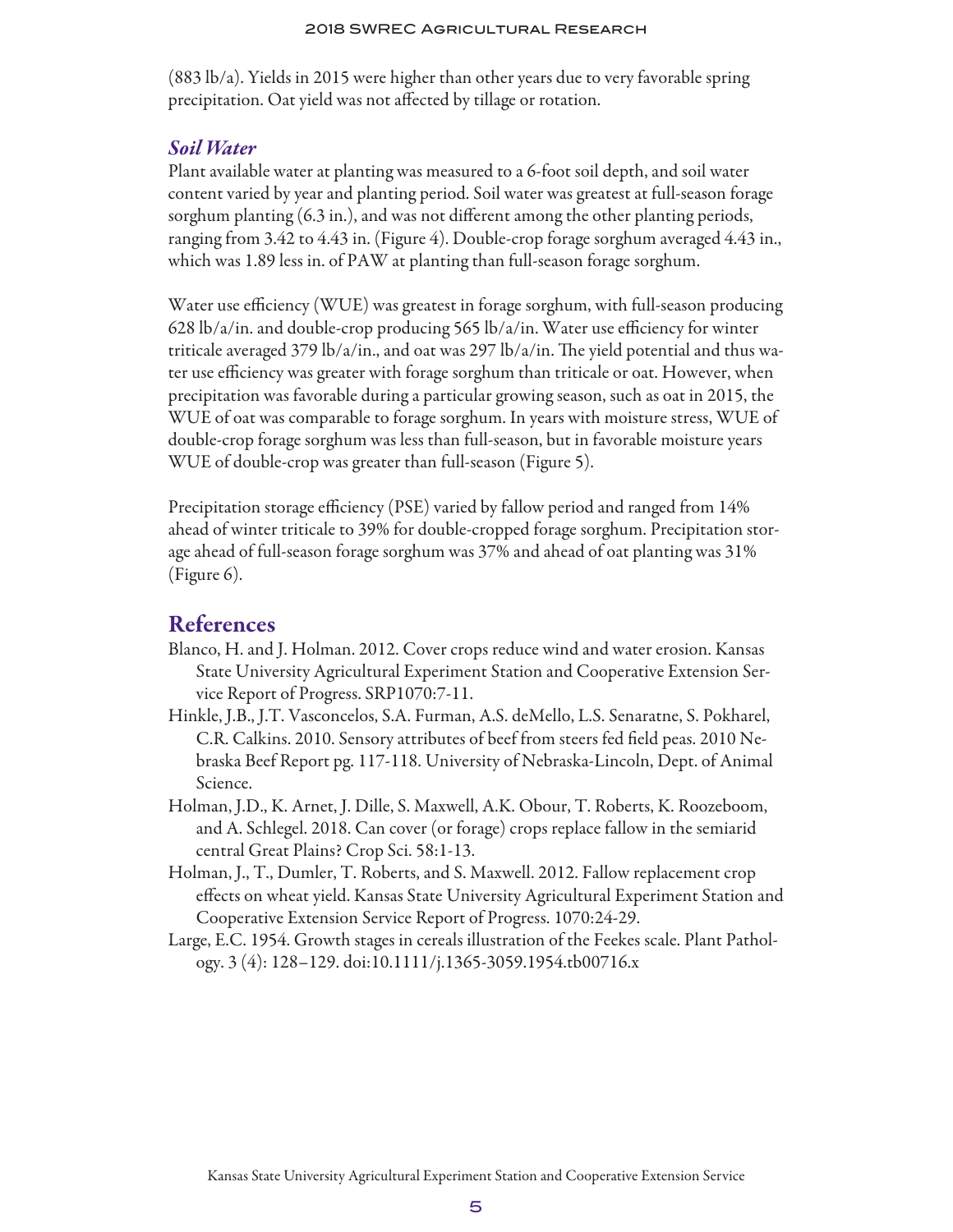#### 2018 SWREC Agricultural Research

|                        |                                      |        |       |       |       | 2015-17              | 2013-17              |
|------------------------|--------------------------------------|--------|-------|-------|-------|----------------------|----------------------|
| Crop rotation          | 2013                                 | 2014   | 2015  | 2016  | 2017  | Average <sup>†</sup> | Average <sup>*</sup> |
|                        | Total treatment yield (DM lb/a)      |        |       |       |       |                      |                      |
| $S-S$                  | 4262                                 | 7426   | 10244 | 8025  | 5954  | 8074                 | 7182                 |
| $T/S-S-O$ (no-till)    | 3451                                 | 13322  | 25732 | 16067 | 13387 | 18395                | 14392                |
| $T/S-S-O$ (min-till)   | 4020                                 | 20130  | 28742 | 18404 | 11690 | 19612                | 16597                |
| $T/S-S-S-O$ (no-till)  | 7702                                 | 27260  | 38091 | 27320 | 19382 | 28264                | 23951                |
| $T/S-S-S-O (min-till)$ | 8896                                 | 30266  | 36394 | 23831 | 17411 | 25879                | 23360                |
| $T-S-O6$               | $\ast$                               | $\ast$ | 18404 | 10060 | 9583  | 12682                | 12682                |
|                        |                                      |        |       |       |       |                      |                      |
|                        | Annualized treatment yield (DM lb/a) |        |       |       |       |                      |                      |
| $S-S$                  | 4262                                 | 7426   | 10244 | 8025  | 5954  | 8074                 | 7182                 |
| $T/S-S-O$ (no-till)    | 1150                                 | 4441   | 8577  | 5356  | 4462  | 6132                 | 4797                 |
| $T/S-S-O$ (min-till)   | 1340                                 | 6710   | 9581  | 6135  | 3897  | 6537                 | 5532                 |
| $T/S-S-S-O$ (no-till)  | 1926                                 | 6815   | 9523  | 6830  | 4845  | 7066                 | 5988                 |
| $T/S-S-S-O$ (min-till) | 2224                                 | 7566   | 9099  | 5958  | 4353  | 6470                 | 5840                 |
| $T-S-O$                | $\ast$                               | $\ast$ | 6135  | 3353  | 3194  | 4227                 | 4227                 |
| LSD <sub>0.05</sub>    | 1508                                 | 3038   | 1488  | 801   | 1391  | 789                  |                      |
|                        |                                      |        |       |       |       |                      |                      |
|                        | Yield per harvest (DM lb/a)          |        |       |       |       |                      |                      |
| $S-S$                  | 4262                                 | 7426   | 10244 | 8025  | 5954  | 8074                 | 7182                 |
| $T/S-S-O$ (no-till)    | 863                                  | 3331   | 6433  | 4017  | 4462  | 4971                 | 3821                 |
| $T/S-S-O$ (min-till)   | 1005                                 | 5032   | 7185  | 4601  | 3897  | 5228                 | 4344                 |
| $T/S-S-S-O$ (no-till)  | 1540                                 | 5452   | 7618  | 5464  | 4845  | 5976                 | 4984                 |
| $T/S-S-S-O$ (min-till) | 1779                                 | 6053   | 12131 | 4766  | 4353  | 7083                 | 5817                 |
| $T-S-O$                | $\ast$                               | $\ast$ | 3681  | 3353  | 3194  | 3410                 | 3410                 |
| $LSD$ <sub>0.05</sub>  | 1323                                 | 2566   | 1331  | 693   | 1248  | 663                  | ---                  |

Table 1. Rotation treatment yields across years between 2013 and 2017.

† Average of years 2015-2017.

‡ Average of years 2013-2017.

§ T-S-O treatment started in 2015.

 $M$ eans in columns separated by LSD in column are statistically different at  $P \le 0.05$ .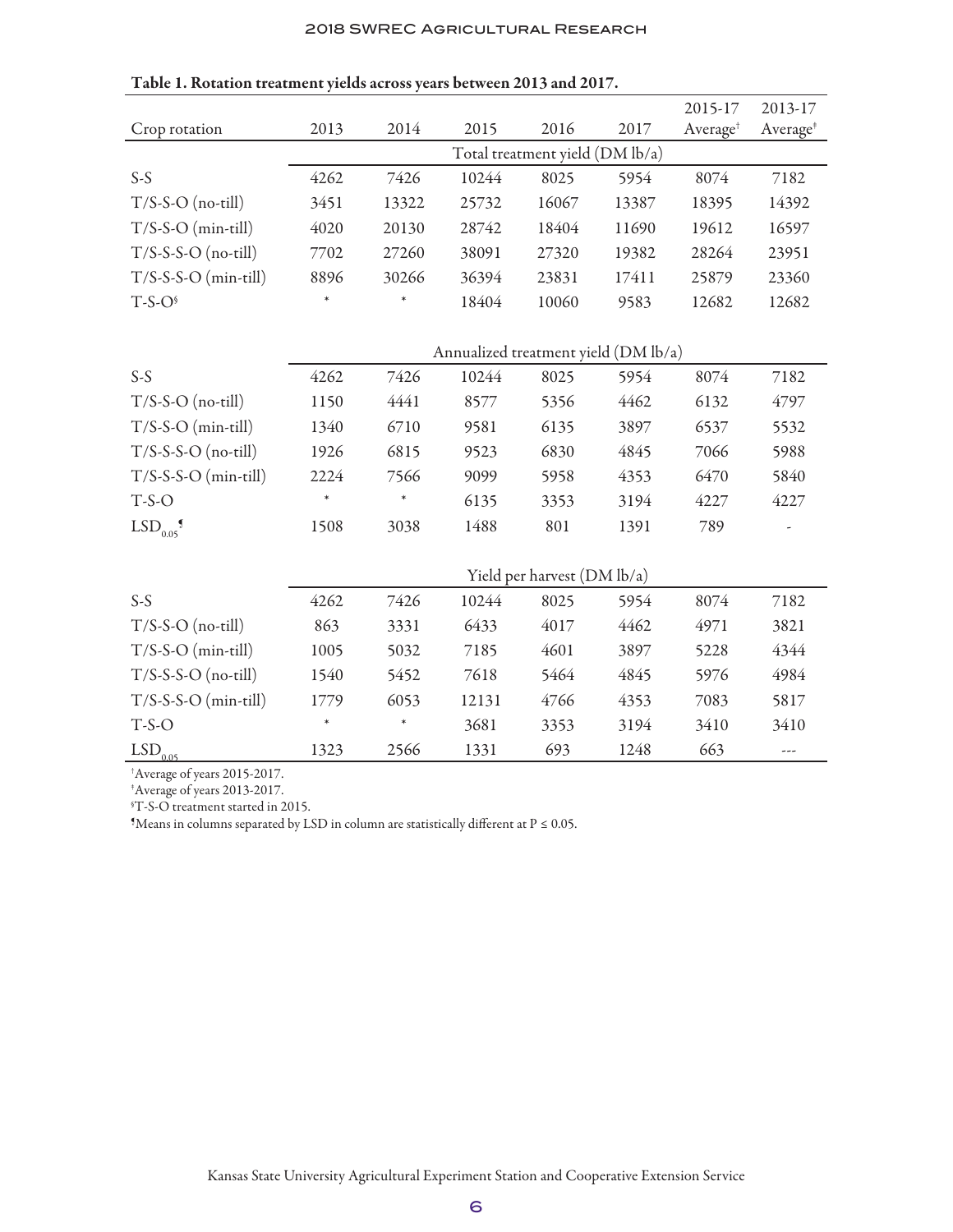

Figure 1. Forage dry matter annual yield for all crop rotations averaged across years from 2015 to 2017. Triticale-forage sorghum-oat was implemented in 2015. Crop is identified by capitalization in X axis. S: Forage sorghum. S-S: Continuous forage sorghum. T/S: Winter triticale/double crop forage sorghum. O: Spring oat.



Figure 2. Forage dry matter yield per harvest for all crop rotations averaged across years from 2015 to 2017. Triticale-forage sorghum-oat was implemented in 2015. Crop is identified by capitalization in X axis. S: Forage sorghum. S-S: Continuous forage sorghum. T/S: Winter triticale/double crop forage sorghum. O: Spring oat.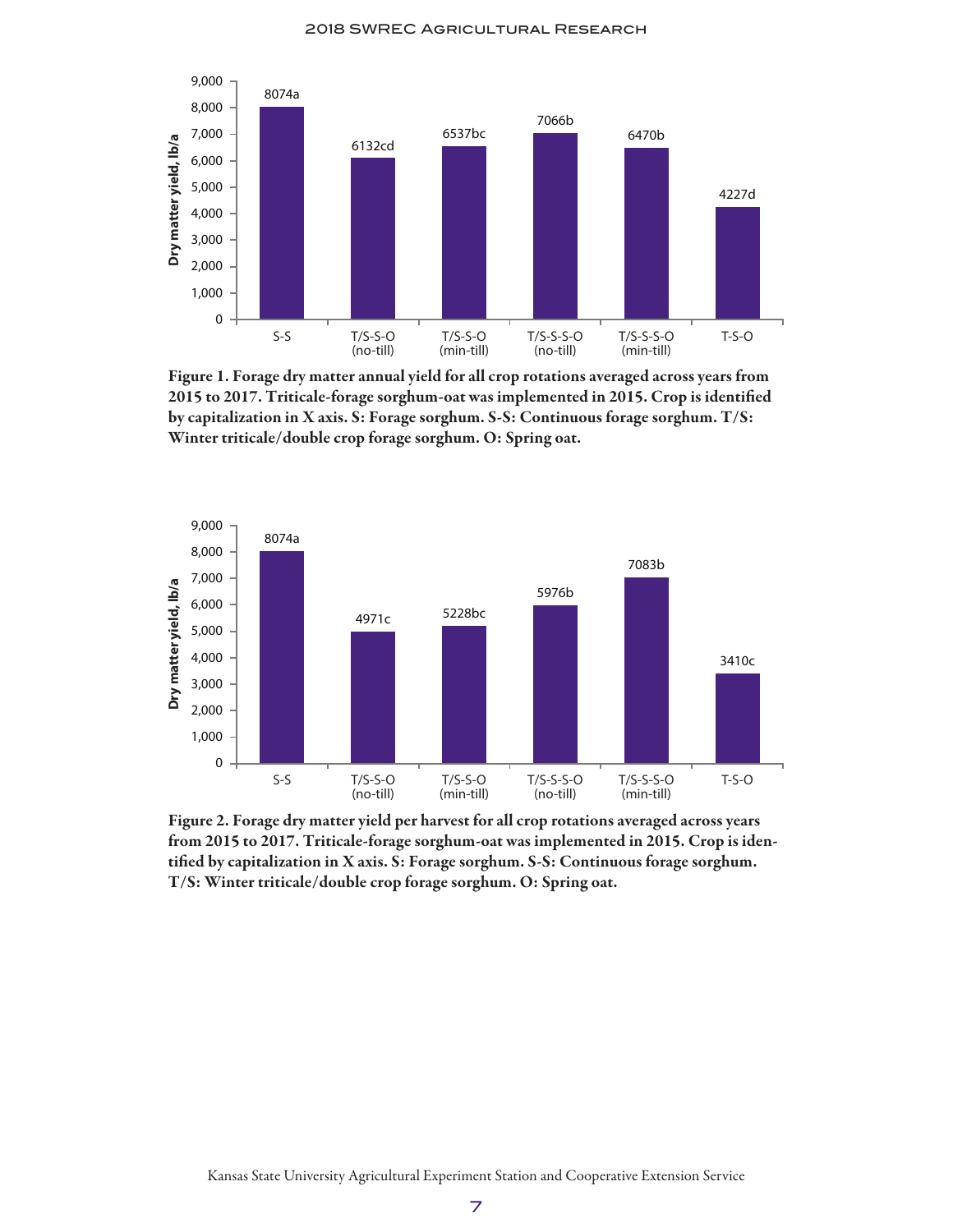

Figure 3. Forage dry matter yield for all crop rotations and phases averaged across years from 2013 to 2017. Triticale-forage sorghum-oat was implemented in 2015. Crop is identified by capitalization in X axis. S: Forage sorghum. S-S: Continuous forage sorghum. T/S: Winter triticale/double crop forage sorghum. O: Spring oat.



Figure 4. Plant available water in a 6-ft soil profile at planting for all crop rotations and phases averaged across years from 2013 to 2017. Triticale-forage sorghum-oat was implemented in 2015. Crop is identified by capitalization in X axis.  $S =$  Forage sorghum.  $S-S =$  Continuous forage sorghum.  $T/S =$  Winter triticale/double crop forage sorghum.  $O =$  Spring oat.

Kansas State University Agricultural Experiment Station and Cooperative Extension Service